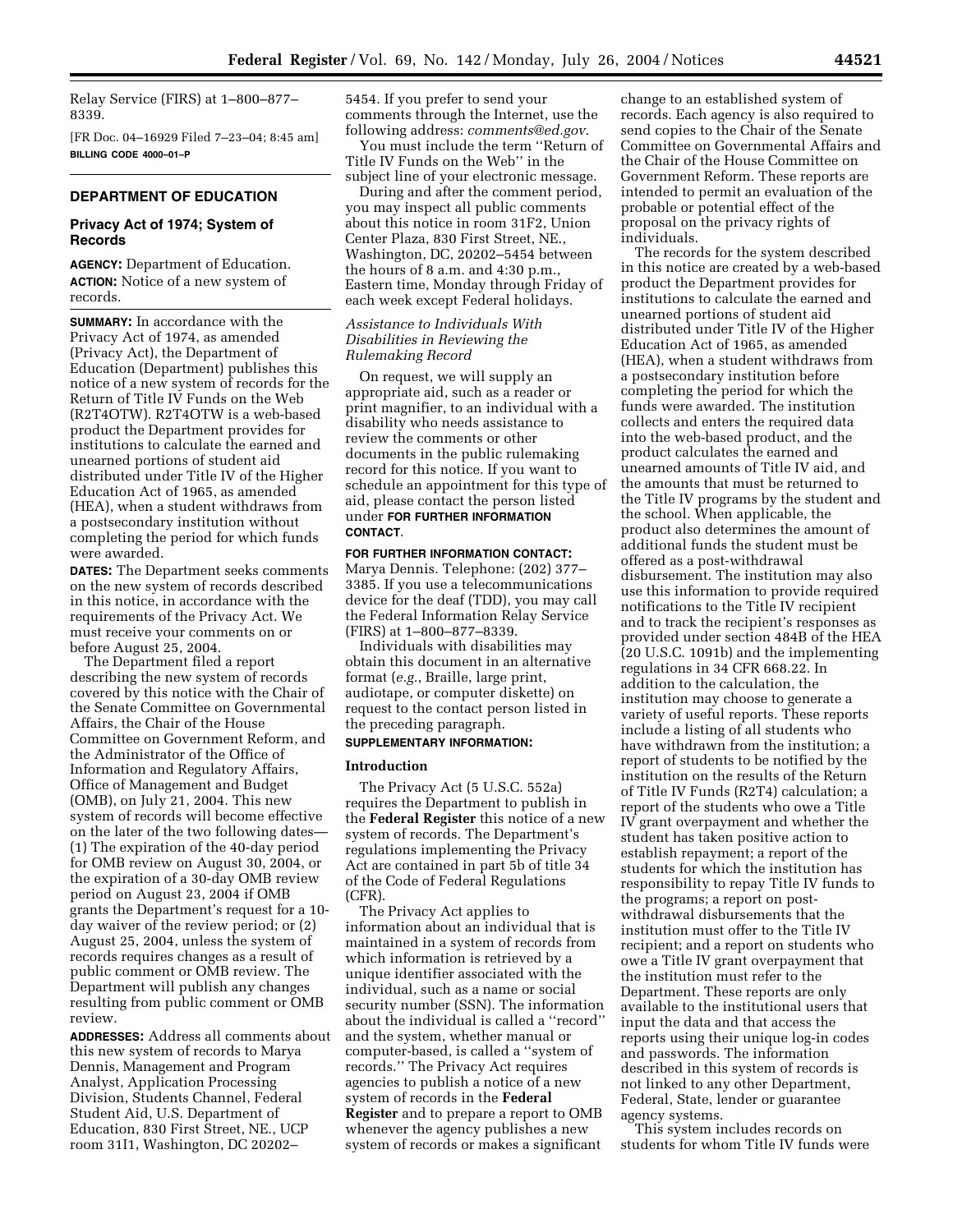disbursed or were eligible to be disbursed for the period of time the student was in attendance during a payment period or period of enrollment. The records contain personally identifiable information about each withdrawn student. These records may include, but are not limited to, student name, permanent and local addresses, social security number, and date of birth. This system may also contain information about the institution, and the educational program in which the student had been enrolled before withdrawing, including but not limited to: The school's Federal school code, the award year, the total institutional charges, the program calendar type (credit hour or clock hour), the starting and ending dates of the payment period or period of enrollment, the withdrawal date, the withdrawal reason, the date the institution provided notice to the student of the overpayment, the date on which the recipient responded to the required notification, and the types and amounts of Title IV funds that must be returned by the student or institution, or a post-withdrawal disbursement (a disbursement for which the student is eligible after his or her withdrawal), as applicable, as well as the recipient's response, the amount that the recipient and the institution may retain, as well as any contemporaneous notes regarding the R2T4 process for each student's record.

This new system of records, R2T4OTW, can maintain information provided by the institution to track required institutional notifications to Title IV recipients and their responses to those notifications, as well as to provide reports to the institution that indicate the number of days remaining to take statutorily required actions.

## **Electronic Access To This Document**

You may view this document, as well as all other Department of Education documents published in the **Federal Register**, in text or Adobe Portable Document Format (PDF) on the Internet at the following site: *http://www.ed.gov/ news/fedregister*.

To use PDF you must have Adobe Acrobat Reader, which is available free at this site. If you have questions about using PDF, call the U.S. Government Printing Office (GPO), toll-free, at 1– 888–293–6498; or in the Washington, DC, area at (202) 512–1530.

**Note:** The official version of this document is the document published in the **Federal Register**. Free Internet access to the official edition of the **Federal Register** and the Code of Federal Regulations is available on GPO Access at: *http://www.gpoaccess.gov/nara/ index.html/.* 

Dated: July 21, 2004.

# **Theresa S. Shaw,**

*Chief Operating Officer, Federal Student Aid.* 

For the reasons discussed in the preamble, the Chief Operating Officer of Federal Student Aid of the U.S. Department of Education publishes a notice of a new system of records to read as follows:

## **18–11–15**

#### **SYSTEM NAME:**

Return of Title IV Funds on the Web.

#### **SECURITY CLASSIFICATION:**

None.

#### **SYSTEM LOCATION:**

Application Processing Division, Students Channel, Federal Student Aid, U.S. Department of Education, 830 First St. NE., Washington, DC 20202–5454.

Virtual Data Center (VDC), Meriden Data Center, 71 Deerfield Lane, Meriden, Connecticut 06450.

#### **CATEGORIES OF INDIVIDUALS COVERED BY THE SYSTEM:**

The system includes records on individuals who were enrolled at a postsecondary institution, have received or are eligible to receive assistance under a Title IV, HEA program for a payment period or period of enrollment, and have withdrawn prior to the planned completion date of school during that period.

#### **CATEGORIES OF RECORDS IN THE SYSTEM:**

This system of records contains personally identifiable information provided by the school from which a student has withdrawn that may include, but is not limited to, a student's name, permanent and local addresses, social security number, date of birth, driver's license number and state, permanent and local phone numbers, and student identification (ID). This system also contains information provided by the institution from which the student has withdrawn that is necessary to compute the earned and unearned amounts of Title IV funds. This information may include, but is not limited to, the student's: Federal school code, award year, grade level, program type (*i.e.* credit hour or clock hour), school calendar (that maintains the term start and end dates and institutionally scheduled breaks of five or more consecutive days), a description and amount of each institutional charge (a charge for tuition and fees, a charge for room, a charge for board, and charges for other educationally-related costs), and the total institutional charges for a program, program title, or program type, whether the R2T4 calculation is based

upon a payment period or period of enrollment, the total clock hours or number of days in the payment period or period of enrollment, the withdrawal date, the net number of days in the payment period or period of enrollment, the date the institution determined the student withdrew (as reported by the institution), a description of the type of withdrawal, the number of days of an approved leave of absence, whether an outside entity requires the school to take attendance, the clock hours scheduled, the clock hours completed, the date the student provided the institution with written authorization to credit Title IV aid to the student's account, the date the institution notified the student of the amounts and types of Title IV funds that must be returned, the date and response of the student, the types and amounts of Title IV aid disbursed and that could have been disbursed, the types and amounts of Title IV aid that must be returned to each program by the student and the institution, the types and amounts of aid that the student and the institution may retain, post-withdrawal disbursement information (*i.e.*, the amount of outstanding charges, the dates notices were sent informing the student that a credit was applied and/ or that a disbursement was available and the dates and responses of the student, the amount and the date the student accepted a post-withdrawal disbursement, and the date the postwithdrawal disbursement was completed), the date the R2T4 procedure was completed, the user defined field data provided by the institution such as grade point average, major in college, overpayment status, withdrawal reason, leave of absence reason, and contemporaneous notes regarding the student's return process.

## **AUTHORITY FOR MAINTENANCE OF THE SYSTEM:**

The information maintained in the R2T4OTW system is authorized under section 484B of the HEA. Under section 484B of the HEA (20 U.S.C. 1091b), if a recipient of Title IV grant or loan assistance withdraws from an institution during a payment period or period of enrollment in which the student began attendance, a participating institution must determine the amount of grant and loan assistance to be returned to the Title IV programs.

#### **PURPOSE(S):**

Information contained in this system is maintained for the purposes of: (1) Allowing postsecondary institutions to calculate the treatment of Title IV funds when a student withdraws from a postsecondary institution, (2) allowing institutions to track students' statuses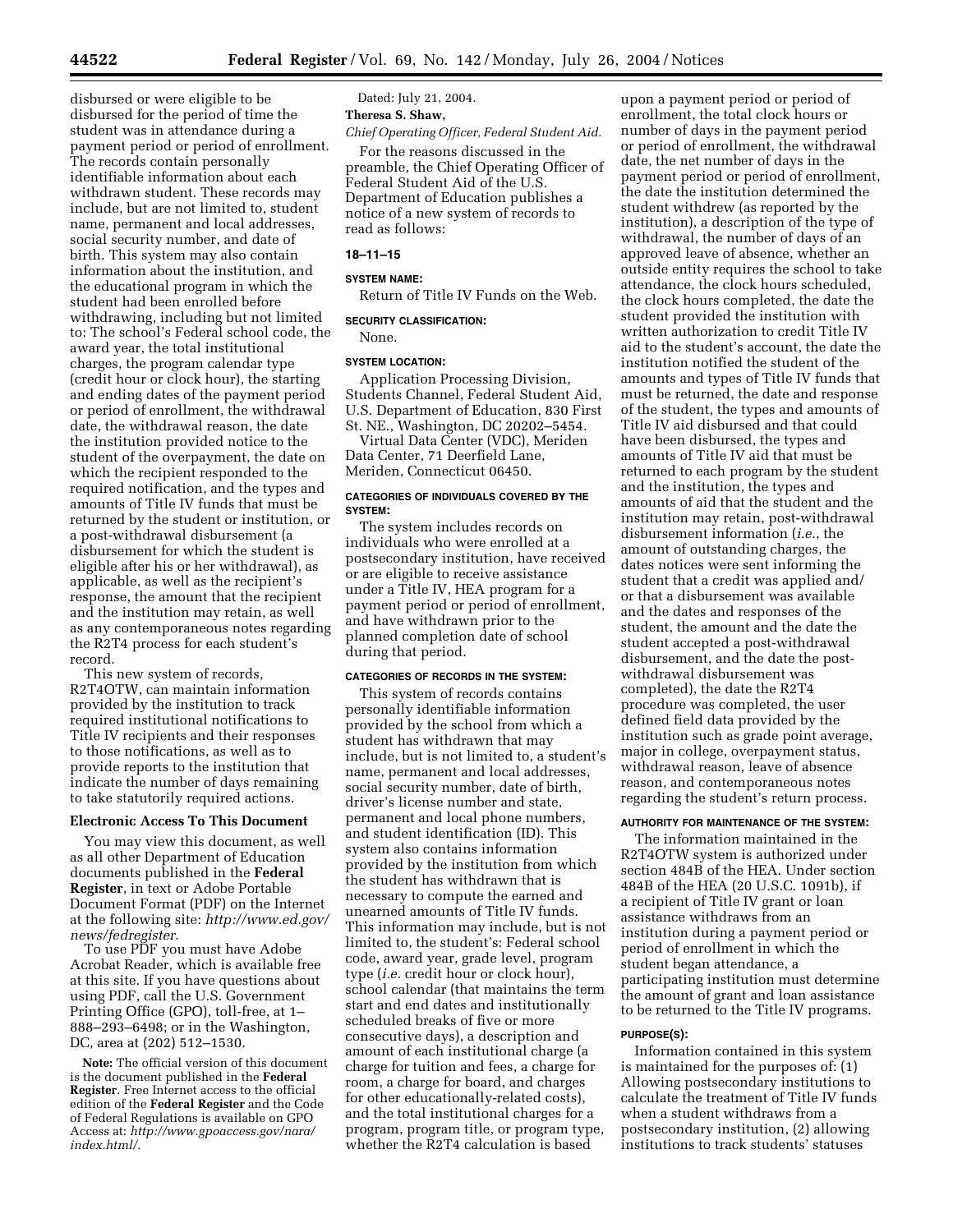and responses to institutional notifications, and (3) generating listings and reports, allowing institutions to establish compliance with the applicable statutory and regulatory requirements in the HEA for the treatment of Title IV funds when a student ceases his or her enrollment before the planned end date. (**Note:** The use of this software is not required.)

#### **ROUTINE USES OF RECORDS MAINTAINED IN THE SYSTEM, INCLUDING CATEGORIES OF USERS AND PURPOSES OF SUCH USERS:**

The Department may disclose information contained in a record in this system of records under the routine uses listed in this system of records without the consent of the individual if the disclosure is compatible with the purposes for which the record was collected. These disclosures may be made on a case-by-case basis or, if the Department has complied with the computer matching requirements of the Act, under a computer matching agreement.

(1) *Program Disclosures*. The Department may disclose records to the postsecondary institution that input the information into the R2T4OTW system, in order to simplify the current process, provide institutions and their agents with consolidated information about the Federal loans and grants they administer for students, and enable them to provide students with accurate required information when a student withdraws.

(2) *Disclosure for Use by Other Law Enforcement Agencies*. The Department may disclose information to any Federal, State, or local agency responsible for enforcing, investigating, or prosecuting violations of administrative, civil, or criminal law if that information is relevant to any authorized enforcement, investigative, or prosecutorial effort.

(3) *Enforcement Disclosure*. If information in the system of records either alone or in connection with other information indicates a violation or potential violation of any applicable statutory, regulatory, or legally binding requirement, the Department may disclose records to an entity charged with investigating or prosecuting those violations or potential violations.

(4) *Litigation and Alternative Dispute Resolution (ADR) Disclosures*.

(a) *Introduction*. In the event that one of the following parties is involved in litigation or ADR, or has an interest in litigation or ADR, the Department may disclose certain records to the parties described in paragraphs (b), (c), and (d) of this routine use under the conditions specified in those paragraphs:

(i) The Department, or any of its components; or

(ii) Any Department employee in his or her official capacity; or

(iii) Any Department employee in his or her individual capacity where the Department of Justice (DOJ) agrees to or has been requested to provide or arrange for representation of the employee; or

(iv) Any Department employee in his or her individual capacity where the Department has agreed to represent the employee; or

(v) The United States where the Department determines that the litigation is likely to affect the Department or any of its components.

(b) *Disclosure to DOJ*. If the Department determines that disclosure of certain records to the DOJ is relevant and necessary to litigation or ADR, and is compatible with the purpose for which the records were collected, the Department may disclose those records as a routine use to the DOJ.

(b) *Adjudicative disclosures*. If the Department determines that disclosure of certain records to an adjudicative body before which the Department is authorized to appear or to an individual or entity designated by the Department or otherwise empowered to resolve or mediate disputes, is relevant and necessary to the litigation or ADR, the Department may disclose those records as a routine use to the adjudicative body, individual, or entity.

(c) *Parties, counsel, representatives and witnesses*. If the Department determines that disclosure of certain records to a party, counsel, representative or witness is relevant and necessary to the litigation or ADR, the Department may disclose those records as a routine use to the party, counsel, representative or witness.

(5) *Freedom of Information Act (FOIA) Advice Disclosure*. The Department may disclose records to the DOJ or the OMB if the Department determines that disclosure would help in determining whether records are required to be disclosed under the FOIA or the Act.

(6) *Contract Disclosure*. If the Department contracts with an entity to perform any function that requires disclosing records to the contractor's employees, the Department may disclose the records to those employees. Before entering into such a contract, the Department shall require the contractor to establish and maintain the safeguards required under the Act (5 U.S.C. 552a(m)) with respect to the records.

(7) *Congressional Member Disclosure.*  The Department may disclose records to a Member of Congress in response to an inquiry from the Member made at the

written request of the individual whose records are being disclosed. The Member's right to the information is no greater than the right of the individual who requested it.

(8) *Employment, Benefit, and Contracting Disclosure.* 

(a) *For Decisions by the Department.*  The Department may disclose a record to a Federal, State, or local agency maintaining civil, criminal, or other relevant enforcement or other pertinent records, or to another public authority or professional organization, if necessary to obtain information relevant to a Department decision concerning the hiring or retention of an employee or other personnel action, the issuance of a security clearance, the letting of a contract, or the issuance of a license, grant, or other benefit.

(b) *For Decisions by Other Public Agencies and Professional Organizations.* The Department may disclose a record to a Federal, State, local, or other public authority or professional organization, in connection with the hiring or retention of an employee or other personnel action, the issuance of a security clearance, the reporting of an investigation of an employee, the letting of a contract, or the issuance of a license, grant, or other benefit, to the extent that the record is relevant and necessary to the receiving entity's decision on the matter.

(9) *Employee Grievance, Complaint or Conduct Disclosure.* The Department may disclose a record in this system of records to another agency of the Federal government if the record is relevant to one of the following proceedings regarding a present or former employee of the Department: a complaint, grievance, discipline or competence determination proceeding. The disclosure may only be made during the course of the proceeding.

(10) *Labor Organization Disclosure.*  The Department may disclose records from this system of records to an arbitrator to resolve disputes under a negotiated grievance procedure or to officials of labor organizations recognized under 5 U.S.C. chapter 71 when relevant and necessary to their duties of exclusive representation.

(11) *Disclosure to DOJ.* The Department may disclose records to the DOJ to the extent necessary for obtaining DOJ advice on any matter relevant to an audit, inspection, or other inquiry related to any program covered by this system.

(12) *Research Disclosure.* The Department may disclose records to a researcher if the Department determines that the individual or organization to which the disclosure would be made is